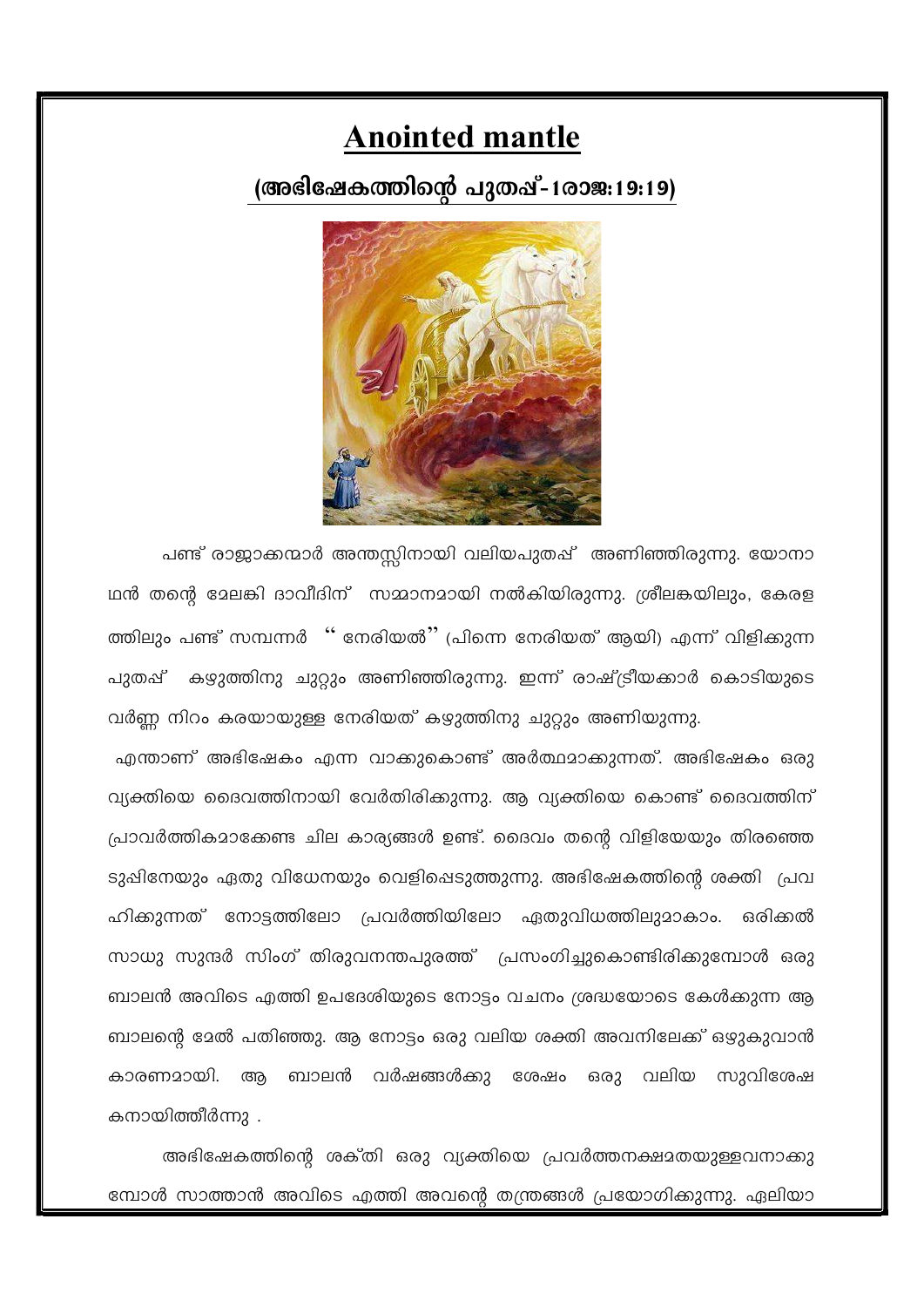വിന്റെ ജീവിതത്തിൽ ഉണ്ടായ ചില അനുഭവങ്ങൾ അദ്ദേഹത്തെ നിരാശയിലാക്കി. എന്നാൽ തന്റെ മകനെ ശക്തിപ്പെടുത്തുവാൻ മോശയോടു സംസാരിച്ച ഹോരോ ബിൻ (സീനായിൽ)വച്ച് ദൈവം ഏലിയാവിനോടും സംസാരിച്ചു. ആ സാന്നിദ്ധ്യ ത്തിന്റെ , ശബ്ദത്തിന്റെ ശക്തി പ്രവാഹം താങ്ങുവാൻ കഴിയാതെ തന്റെ പുതപ്പു കൊണ്ട് ഏലിയാവ് മുഖം മൂടി. തീ കൊണ്ട് ഉത്തരമരുളുന്നവൻ യഥാർത്ഥ ദൈവ മെന്ന് കർമ്മേലിൽ തെളിയിച്ചവന്റെ നിരാശമാറ്റി വീണ്ടും അവനെ യഹോവ ചുമതല കൾ ഏല്പിച്ചു

### Read 1 @Ogg: 19:3-20

ദൈവപൈതലായി ജീവിക്കുവാൻ തയാറാകുന്ന നമ്മെ ഭയപ്പെടുത്തി പിൻതി രിഞ്ഞോടാൻ പ്രേരിഷിക്കുന്ന അനേക ഘടകങ്ങളുമായി സാത്താൻ എത്തുന്നു. ഒരി ക്കൽ നെഷോളിയനും കൂട്ടരും യുദ്ധം ചെയ്ത് മുന്നേറുമ്പോൾ യുദ്ധത്തിന്റെ കഠി നത കണ്ട പട്ടാളക്കാർ നദി കടക്കുവാൻ ഉപയോഗിച്ച പാലത്തിൽ കൂടി തിരിഞ്ഞോടി . ഇതു മനസ്സിലാക്കിയ നെഷോളിയൻ സൈന്യത്തെ മുന്നോട്ട് വിട്ടശേഷം ആ പാലം തകർത്തു. തിരിഞ്ഞോടാൻ നിർവ്വാഹമില്ലാതാകുമ്പോൾ യുദ്ധം ചെയ്തേമതിയാകൂ എന്ന അവസ്ഥയിലായവർ ധൈര്യമായി പ്രവർത്തിക്കുകയും അത് അവരെ വിജയ ത്തിലേക്ക് നയിക്കുകയും ചെയ്തു.

നാമും യുദ്ധമുഖത്താണ് . അതിനാൽ അഭിഷേകത്തിന്റെ ശക്തി നമുക്കും ആവശ്യമാണ്. പരിശുദ്ധാത്മ ശക്തി പ്രാവിന്റെ രൂപത്തിൽ യേശുവിന്റെ മേൽ വന്ന ഷോൾ ശിഷ്യൻമാരുടെ മേൽ അഗ്നിനാവായി ഇറങ്ങി . ഈ ശക്തി ലഭിച്ചവരാരും പിന്നീട് വേലയ്ക്ക് അമാന്തിച്ചില്ല, ഉടൻ പുറപ്പെടുകയാണ് ചെയ്തത്. ആത്മീയ ശുശ്രൂഷയ്ക്ക് ദൈവം നിയോഗിക്കുന്നവരെ ദൈവം തന്നെ അഭിഷേകം ചെയ്യുന്നു. അഭിഷേക ശുശ്രൂഷ ആദ്യം ചെയ്ത വ്യക്തിയാണ് ഏലിയാവ്. ദൈവം നിയോഗിച്ച ശുശ്രൂഷയ്ക്കായി ഉടൻ പുറപ്പെട്ട ഏലിയാവ് തന്റെ പുതപ്പ് നിലം ഉഴുതുകൊണ്ടി രുന്ന എലീശയുടെ മേൽ ഇട്ടു. ഈ പുതപ്പിൻമേൽ അഭിഷേകം , വിളി പ്രവചനം ഇവ ഉണ്ടായിരുന്നു. ദൈവവിളിയുടെ ദൈവശക്തിയുടെ പ്രതിഫലനമാണ് ഈ പുതഷ്. അപ്രകാരമുള്ള പുതഷ് എലീശയുടെ മേൽ വീണഷോൾ ഒന്നും ഉരുയാടാതെ വേഗ ത്തിൽ മുൻപോട്ടു പോയ ഏലിയാവിന്റെ പുറകേ എലീശ ഓടി. അപ്രകാരം ഓടണ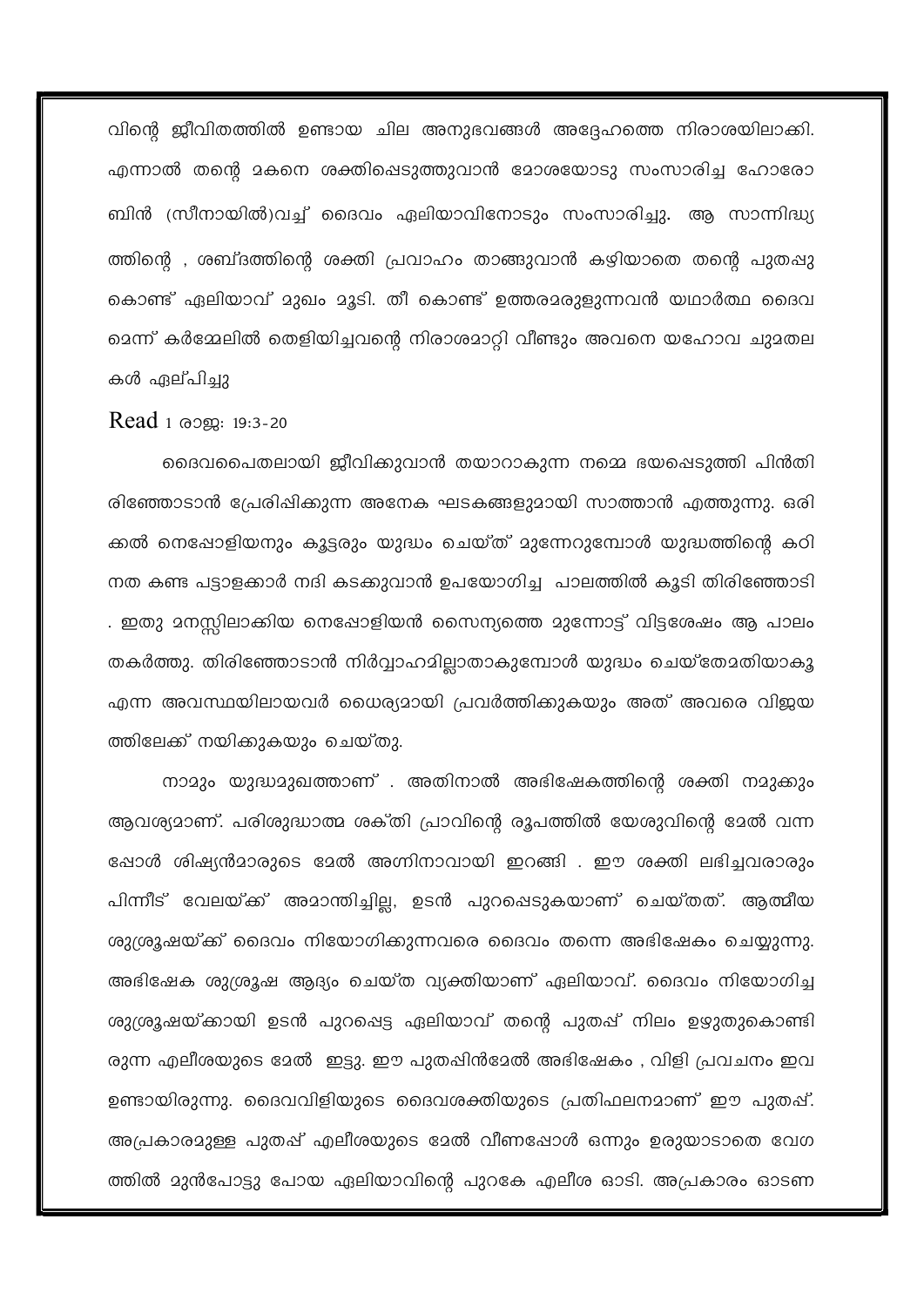മെങ്കിൽ ആ പുതപ്പിന്റെ ശക്തി , ആ പ്രത്യേകതരം വിളിയുടെ ശക്തി നാം ചിന്തിക്കു ന്നതിലും അഷുറമാണ്. വിളി മനസ്സിലാക്കിയവൻ കാലതാമസം വരുത്താതെ തന്നെ ഏലിയാവിനോടൊഷം പുറപ്പെടുവാൻ തയ്യാറായി. പുറഷെടും മുൻപ് തന്നെ പിന്തി രിഷിക്കുവാൻ സാധ്യതയുള്ള ഘടകങ്ങളെ എലീശ ഇല്ലാതാക്കി. അതായത് ഞാൻ ഇനി എന്നെ വിളിച്ചവനോടൊഷം മുൻപോട്ട് മാത്രം പോകും ഒരിക്കലും പിന്തിരിയു കയില്ല എന്ന പരസ്യ പ്രഖ്യാപനമായിരുന്നു അത്.

#### Read 100 sq: 19:20-22

എലീശയുടെ മേൽ വീണ പുതഷ് വിളിയും തിരഞ്ഞെടുഷിനെയുമാണ് കാണിച്ചത്.

ഏലിയാവ് സ്വർഗ്ഗത്തിലേക്ക് എടുക്കപ്പെടുവാനുള്ള സമയമായി എന്നറിഞ്ഞ എലീശ ചോദിച്ചത് ഏലിയാവിന്റെ ഇരട്ടി പങ്കാത്മാവിനെയാണ്. എത്ര നല്ല ആഗ്രഹം പക്ഷേ ആ ആഗ്രഹം ലഭ്യമാകേണ്ടവൻ ആ കാഴ്ച കാണുവാൻ ശ്രദ്ധയോടെ ഇരിക്ക **ണം.** 

Read 2 @Oggo:2:9-11, 14.

പുതഷ് ലഭ്യമായവന് ഇരട്ടിപങ്കനുഗ്രഹവും ലഭിച്ചു. പെട്ടെന്ന് തന്നെ എലീശ തന്റെ ആദ്യത്തെ പ്രവർത്തി ഏലിയാവു പ്രവർത്തി ആരംഭിച്ചു. ചെയ്തതുപോലെ യോർദ്ദാനെ രണ്ടായി ഭാഗിച്ചു. Read 2 രാജാ: (2:13, 14) എലീശ ചെയ്ത മറ്റൊരു അത്ഭുതമാണ് '20'യവത്തഷവും മലരും കൊണ്ട് നൂറുപേർക്ക് വിളമ്പി ശേഷിഷിച്ചത്.

Read 2 രാജാ:  $(4:42-44)$ 

യേശു ഇതിന്റെ അൻപതു മടങ്ങ് ആളുകളെ പോഷിഷിച്ചു.

Look 2d & 0:40-44

വിളികേട്ട് ഇറങ്ങി പ്രവർത്തിക്കുന്നവനേ അഭിഷേകത്തിന്റെ ശക്തിയോടെ പ്രവർത്തി ഷാൻ കഴിയുകയുള്ളൂ. പത്രോസ് വിളികേട്ടിറങ്ങി ശിഷ്യനായി തീർന്നു. പക്ഷേ പടകും വലയും എടുത്തിറങ്ങിയത് കാൽവറിയാഗത്തിനുശേഷമുള്ള ഗുരുവിന്റെ അസാന്നിദ്ധ്യത്തിനു ശേഷമാണ്. അതു മനസ്സിലാക്കിയ ഗുരു പത്രോസിനെ യഥാ സ്ഥാനപ്പെടുത്തി. ''നീ എന്നെ ഉപദ്രവിക്കുന്നതെന്ത് ?'' എന്ന ചോദ്യം കാലതാമസം ഇല്ലാതെ പ്രവർത്തന നിരതനാകുവാൻ ശൗലിനെ പ്രേരിഷിച്ചു.